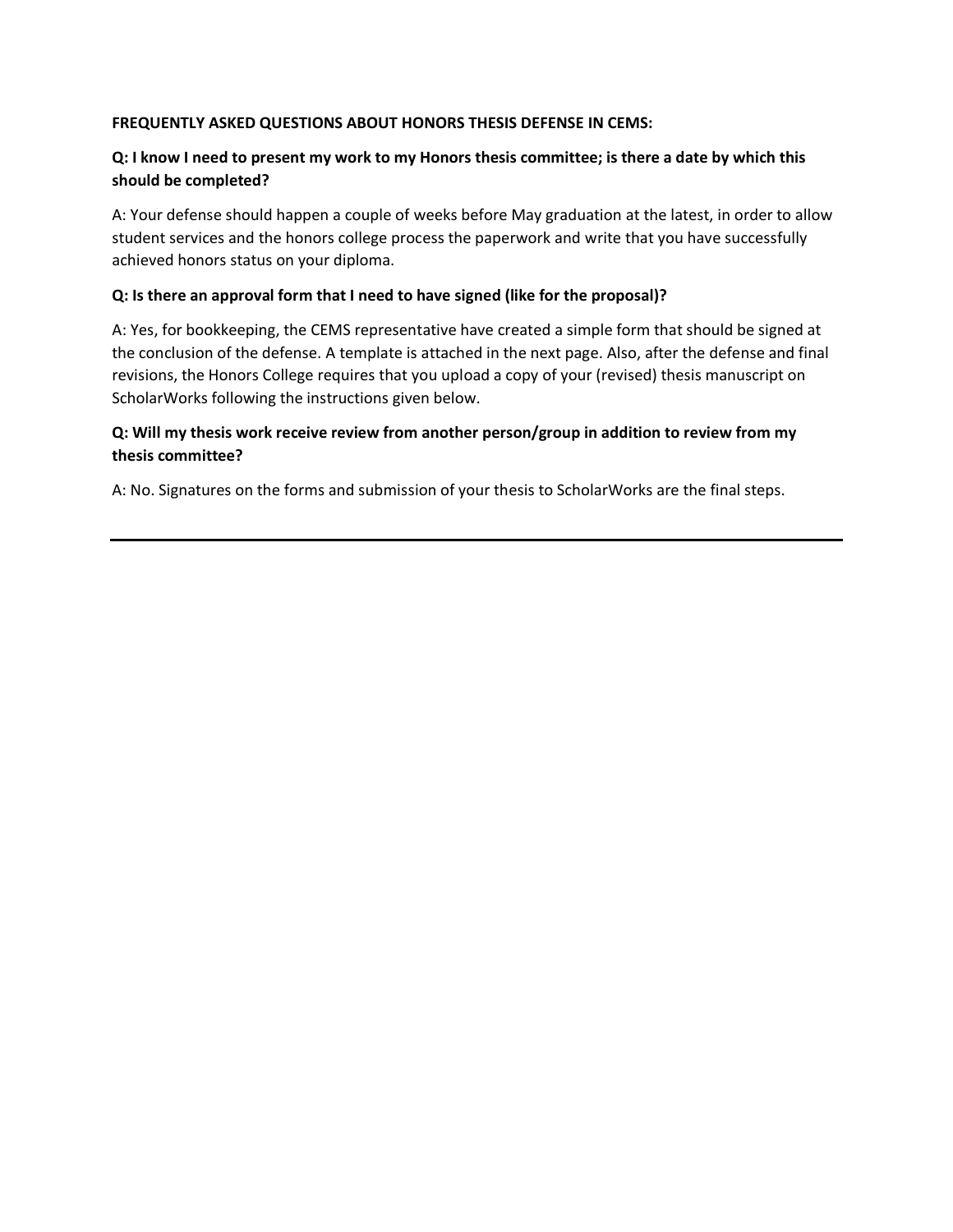### **Instructions for submitting your Honors College Thesis to ScholarWorks@UVM:**

1. Review the Thesis Completion and Advisor Permission for Submission to ScholarWorks form with your thesis advisor: [https://www.uvm.edu/~ashonors/docconv\\_47/eval\\_form.pdf](https://www.uvm.edu/~ashonors/docconv_47/eval_form.pdf)

Have your advisor sign it. Return this form to the Honors College.

- 2. Go to the Honors College digital repository: <http://scholarworks.uvm.edu/hcoltheses/>
- 3. Click on "Submit Research" (located in the left-hand menu at the bottom of the page)
- 4. Log in with your UVM netid and password
- 5. Follow steps to create your ScholarWorks account
- 6. Complete the Honors College Senior Thesis Submit form.
	- a. In the "Title" section, please paste the title of your thesis
	- b. If you are logged in, you are already entered as an author
	- c. Include the date of completion and the department you completed your thesis in
	- d. List your thesis advisor (there is space to list up to three advisors)
	- e. Indicate an embargo period, if necessary (if your thesis contains information that you and your faculty member would like to temporarily withhold from the repository, please use the drop-down menu to indicate the time period to embargo your thesis. If you have questions about embargos, please contact the Honors College at 802-656-9100).
	- f. Enter up to six key words that describe the content of your thesis. Future readers can use these key words to look up Honors College theses that fit their interests.
	- g. Paste your abstract into the abstract section
	- h. Upload a PDF copy of your senior thesis
	- i. If you have additional documents you would like to upload (pictures, charts, any additional information), check the final box and upload the additional documents.
	- j. Hit "submit"